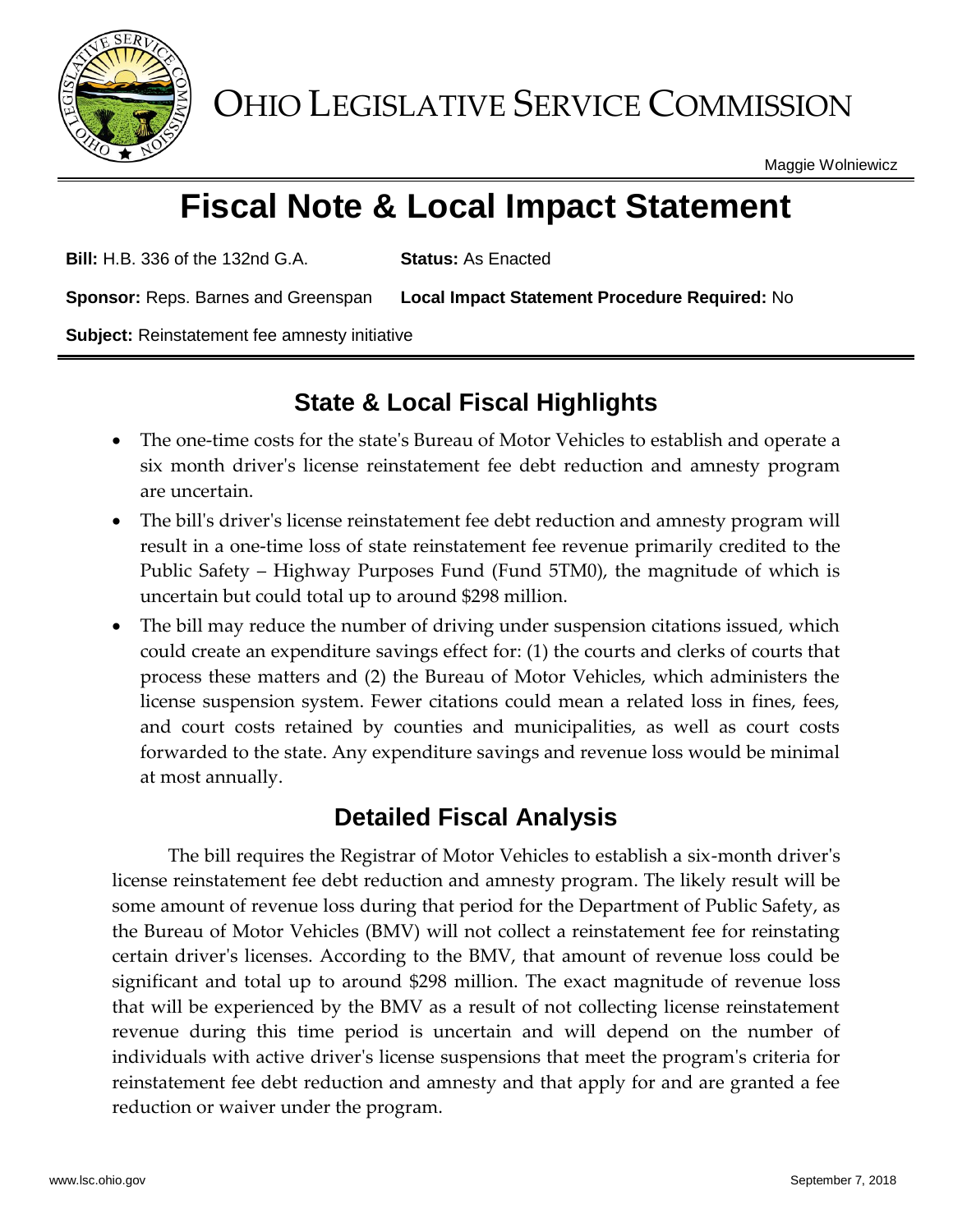#### **Bureau of Motor Vehicles**

#### **Driver's license fee debt reduction and amnesty program**

The BMV will incur one-time costs to establish and operate a license reinstatement fee debt reduction and amnesty program for individuals whose driver's licenses have been suspended for specified offenses. The BMV is required to conduct a public service announcement regarding the program and to make program information available on its website; those costs are expected to be minimal at most and absorbed utilizing existing resources.

The program's most notable cost will be a presumably labor-intensive review of the applications submitted for a fee reduction or waiver to determine whether the applicant is eligible. The magnitude of that cost is uncertain and will depend on the number of fee reduction or waiver applications received. Given that approximately 2.4 million active license suspensions may qualify for a fee reduction or waiver, the amount of work required to determine whether an individual is eligible could be significant.

#### **License reinstatement fees**

 $\overline{a}$ 

The BMV estimates that there are presently 2,408,971 active license suspensions that may qualify for a fee reduction or waiver under the bill and that the amount of potential revenue loss could total approximately \$298 million if each of those individuals apply for and are subsequently granted a reinstatement fee reduction or waiver. The exact magnitude of any loss experienced will depend on the number of requests granted and the fee amount associated with the suspension for which the reinstatement fee reduction or waiver was granted. A precise estimate is problematic to calculate, as an unknown number of requests granted may involve individuals who would have not otherwise paid the reinstatement fee. Reinstatement fees range from \$15 to \$650 depending on the type of suspension. These fees are generally credited to the state's Public Safety – Highway Purposes Fund (Fund 5TM0).<sup>1</sup>

In Ohio, the most common type of suspension relates to noncompliance, or failure to show proof of insurance at a traffic stop or accident, which accounted for 1,248,947, or nearly 39%, of the 3,213,088 statewide suspensions in calendar year 2016. According to the BMV, this type of suspension accounts for 1,003,500, or 42%, of the more than 2.4 million active license suspensions that may be eligible for a reinstatement fee reduction or waiver under the bill. The reinstatement fees associated with these suspensions account for nearly \$280 million, or 94%, of the \$298 million due for eligible license suspensions. The reinstatement fee for a noncompliance suspension is \$100 for the first offense and up to \$600 for each subsequent violation.

<sup>&</sup>lt;sup>1</sup> In addition to Fund 5TM0, the reinstatement fee for certain license suspensions may be distributed to other funds as required by statute.